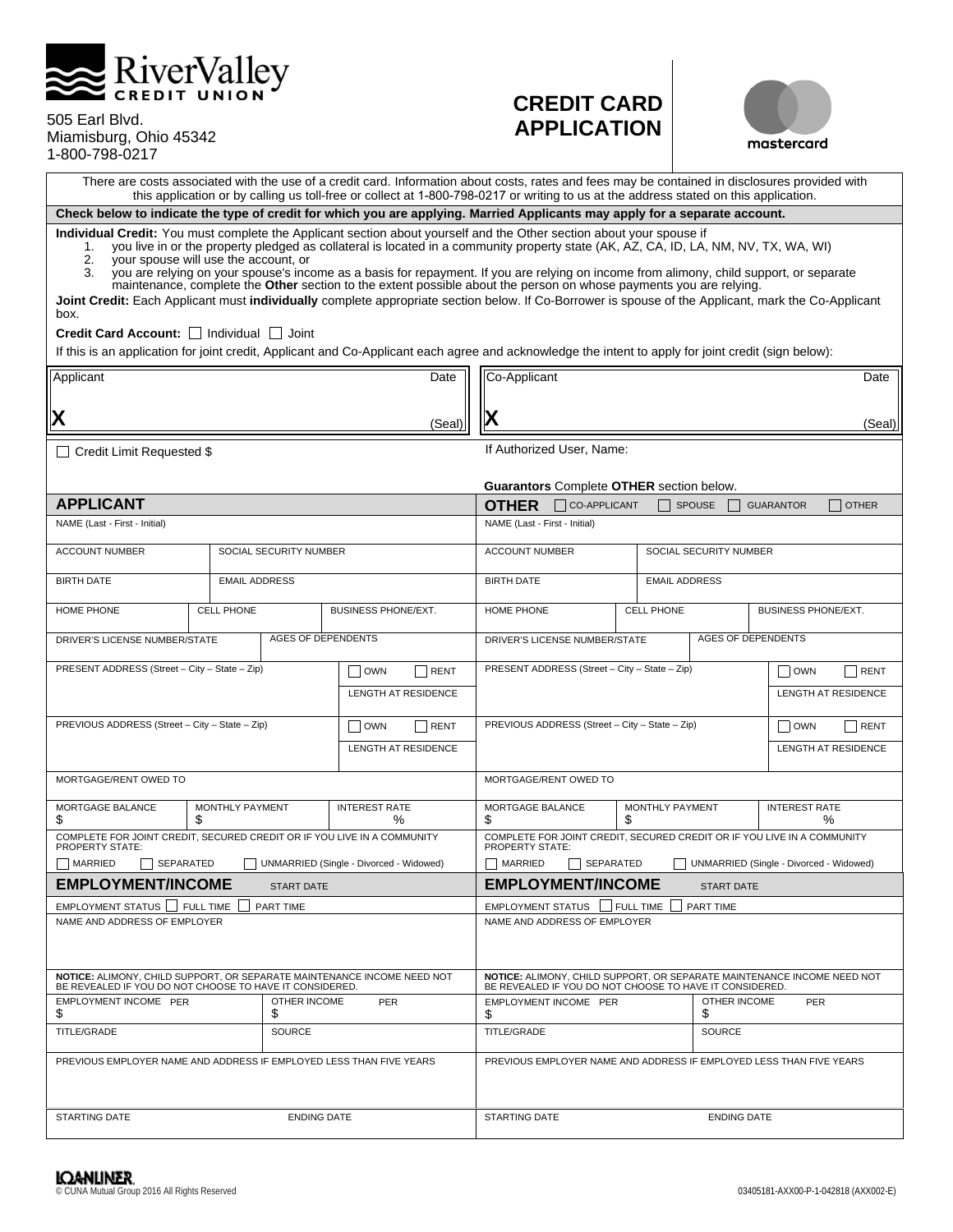| MILITARY: IS DUTY STATION TRANSFER EXPECTED DURING NEXT YEAR? $\Box$ YES $\Box$ NO   MILITARY: IS DUTY STATION TRANSFER EXPECTED DURING NEXT YEAR? $\Box$ YES $\Box$ NO |                        |       |                        |
|-------------------------------------------------------------------------------------------------------------------------------------------------------------------------|------------------------|-------|------------------------|
| <b>WHERE</b>                                                                                                                                                            | ENDING/SEPARATION DATE | WHERE | ENDING/SEPARATION DATE |

## **STATE LAW NOTICE(S)**

**Notice to Nebraska Residents**: A credit agreement must be in writing to be enforceable under Nebraska law. To protect you and us from any misunderstandings or disappointments, any contract, promise, undertaking, or offer to forebear repayment of money or to make any other financial accommodation in connection with this loan of money or grant or extension of credit, or any amendment of, cancellation of, waiver of, or substitution for any or all of the terms or provisions of any instrument or document executed in connection with this loan of money or grant or extension of credit, must be in writing to be effective.

**Notice to New York Residents**: New York residents may contact the New York State Department of Financial Services to obtain a comparative listing of credit card rates, fees, and grace periods. New York State Department of Financial Services: 1-800-342-3736 or www.dfs.ny.gov.

**Notice to Ohio Residents**: The Ohio laws against discrimination require that all creditors make credit equally available to all creditworthy customers, and that credit reporting agencies maintain separate credit histories on each individual upon request. The Ohio Civil Rights Commission administers compliance with this law.

**Notice to Wisconsin Residents**: (1) No provision of any marital property agreement, unilateral statement under Section 766.59, or court decree under Section 766.70 will adversely affect the rights of the Credit Union unless the Credit Union is furnished a copy of the agreement, statement or decree, or has actual knowledge of its terms, before the credit is granted or the account is opened. (2) Please sign if you are not applying for this account or loan with your spouse. The credit being applied for, if granted, will be incurred in the interest of the marriage or family of the undersigned.

| Date   |
|--------|
|        |
| (Seal) |
|        |

#### **CONSENSUAL SECURITY INTEREST**

**You grant us a security interest in all individual and joint share and/or deposit accounts you have with us now and in the future to secure your credit card account. Shares and deposits in an IRA or any other account that would lose special tax treatment under state or federal law if given as security are not subject to the security interest you have given in your shares and deposits. You may withdraw these other shares unless you are in default. When you are in default, you authorize us to apply the balance in these accounts to any amounts due. For example, if you have an unpaid credit card balance, you agree we may use funds in your account(s) to pay any or all of the unpaid balance.** 

**By signing or otherwise authenticating below, you are affirmatively agreeing that you are aware that granting a security interest is a condition for the credit card and you intend to grant a security interest. You acknowledge and agree that your pledge does not apply during any periods when you are a covered borrower under the Military Lending Act. For clarity, you will not be deemed a covered borrower, and your pledge will apply, if: (i) you become obligated on a credit transaction or establish an account for credit when you are not a covered borrower; or (ii) you cease to be a covered borrower.** 

| lХ<br>(Seal)I     |  | (Seal) |
|-------------------|--|--------|
| <b>SIGNATHDES</b> |  |        |

#### **SIGNATURES**

By signing or otherwise authenticating below:

You promise that everything you have stated in this application is correct to the best of your knowledge. If there are any important changes you will notify us in writing immediately. You authorize the Credit Union to obtain credit reports in connection with this application for credit and for any update, increase, renewal, extension, or collection of the credit received. You understand that the Credit Union will rely on the information in this application and your credit report to make its decision. If you request, the Credit Union will tell you the name and address of any credit bureau from which it received a credit report on you. It is a crime to willfully and deliberately provide incomplete or incorrect information in this application.

| Agreement and Disclosure.                                                                                                                 |  |  |  |  |  |  |
|-------------------------------------------------------------------------------------------------------------------------------------------|--|--|--|--|--|--|
| You understand that the use of your card will constitute acknowledgment of receipt and agreement to the terms of the Consumer Credit Card |  |  |  |  |  |  |
|                                                                                                                                           |  |  |  |  |  |  |

| X           | Applicant's Signature<br>Date<br>(Seal) |                        |                            | Other Signature<br>IХ |    | Date<br>(Seal)            |        |
|-------------|-----------------------------------------|------------------------|----------------------------|-----------------------|----|---------------------------|--------|
|             | <b>CREDIT UNION USE ONLY</b>            |                        |                            |                       |    |                           |        |
| <b>DATE</b> | APPROVED<br><b>DECLINED</b>             | <b>NUMBER OF CARDS</b> | <b>CREDIT LIMIT</b><br>A.D |                       |    | <b>CREDIT CARD NUMBER</b> |        |
| Signatures  |                                         |                        |                            |                       |    |                           |        |
| X           |                                         |                        |                            | Date                  | ∣א |                           | Date   |
|             |                                         |                        |                            | (Seal)                |    |                           | (Seal) |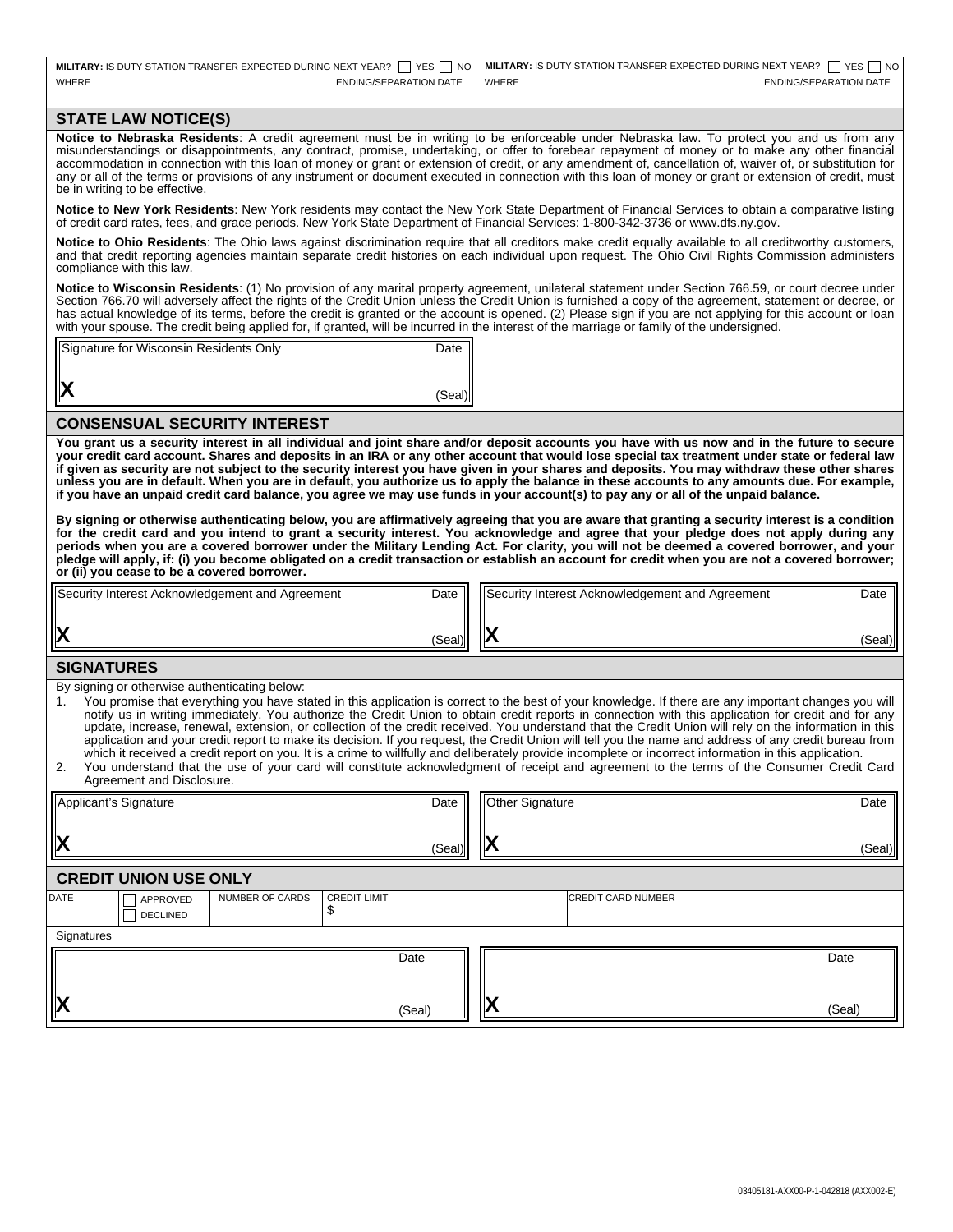

505 Earl Blvd. Miamisburg, 1-800-798-0217 Ohio 45342

# **APPLICATION AND SOLICITATION DISCLOSURE**



| <b>Interest Rates and Interest Charges</b>                                   |                                                                                                                                                                                                                            |
|------------------------------------------------------------------------------|----------------------------------------------------------------------------------------------------------------------------------------------------------------------------------------------------------------------------|
| Annual Percentage Rate (APR) for<br><b>Purchases</b>                         | 4.99% Introductory APR, for qualifying members, for a period of 12 billing<br>cycles.<br>After that, or if you do not qualify for the Introductory APR, your APR will be<br>13.00% OF 17.00%, based on your<br>$10.00\%$ , |
|                                                                              | creditworthiness. This APR will vary with the market based on the Prime<br>Rate.                                                                                                                                           |
| <b>APR for Balance Transfers</b>                                             | 4.99%<br>Introductory APR, for qualifying members, for a period of 12 billing<br>cycles.                                                                                                                                   |
|                                                                              | After that, or if you do not qualify for the Introductory APR, your APR will be<br>10.00%, 13.00% or 17.00%, based on your creditworthiness. This APR will<br>vary with the market based on the Prime Rate.                |
| <b>APR for Cash Advances</b>                                                 | 10.00%, 13.00% or 17.00%, when you open your account, based on your<br>creditworthiness. This APR will vary with the market based on the Prime<br>Rate.                                                                    |
| <b>Penalty APR and When it Applies</b>                                       | 20.00%                                                                                                                                                                                                                     |
|                                                                              | This APR will vary with the market based on the Prime Rate.                                                                                                                                                                |
|                                                                              | This APR may be applied to your account if you:<br>- Make a late payment.                                                                                                                                                  |
|                                                                              | How Long Will the Penalty APR Apply? If your APRs are increased for<br>this reason, the Penalty APR will apply until you make six consecutive<br>minimum payments when due.                                                |
| How to Avoid Paying Interest on<br><b>Purchases</b>                          | Your due date is at least 25 days after the close of each billing cycle. We will<br>not charge you any interest on purchases if you pay your entire balance by<br>the due date each month.                                 |
| <b>Minimum Interest Charge</b>                                               | If you are charged interest, the charge will be no less than \$0.50.                                                                                                                                                       |
| For Credit Card Tips from the<br><b>Consumer Financial Protection Bureau</b> | To learn more about factors to consider when applying for or using a<br>credit card, visit the website of the Consumer Financial Protection<br>Bureau at http://www.consumerfinance.gov/learnmore.                         |
| <b>Fees</b>                                                                  |                                                                                                                                                                                                                            |
| <b>Transaction Fees</b>                                                      |                                                                                                                                                                                                                            |
| - Balance Transfer Fee                                                       | <b>None</b>                                                                                                                                                                                                                |
| - Cash Advance Fee                                                           | \$5.00 or 1.00% of the amount of each cash advance, whichever is greater<br>(Maximum Fee: \$50.00)                                                                                                                         |
| - Foreign Transaction Fee                                                    | 0.80% of each transaction in U.S. dollars completed outside the U.S.<br>0.20% of each transaction in U.S. dollars completed in a foreign currency                                                                          |
| <b>Penalty Fees</b>                                                          |                                                                                                                                                                                                                            |
| - Late Payment Fee                                                           | Up to \$35.00                                                                                                                                                                                                              |
| - Returned Payment Fee                                                       | Up to \$35.00                                                                                                                                                                                                              |

# **IQANLINER**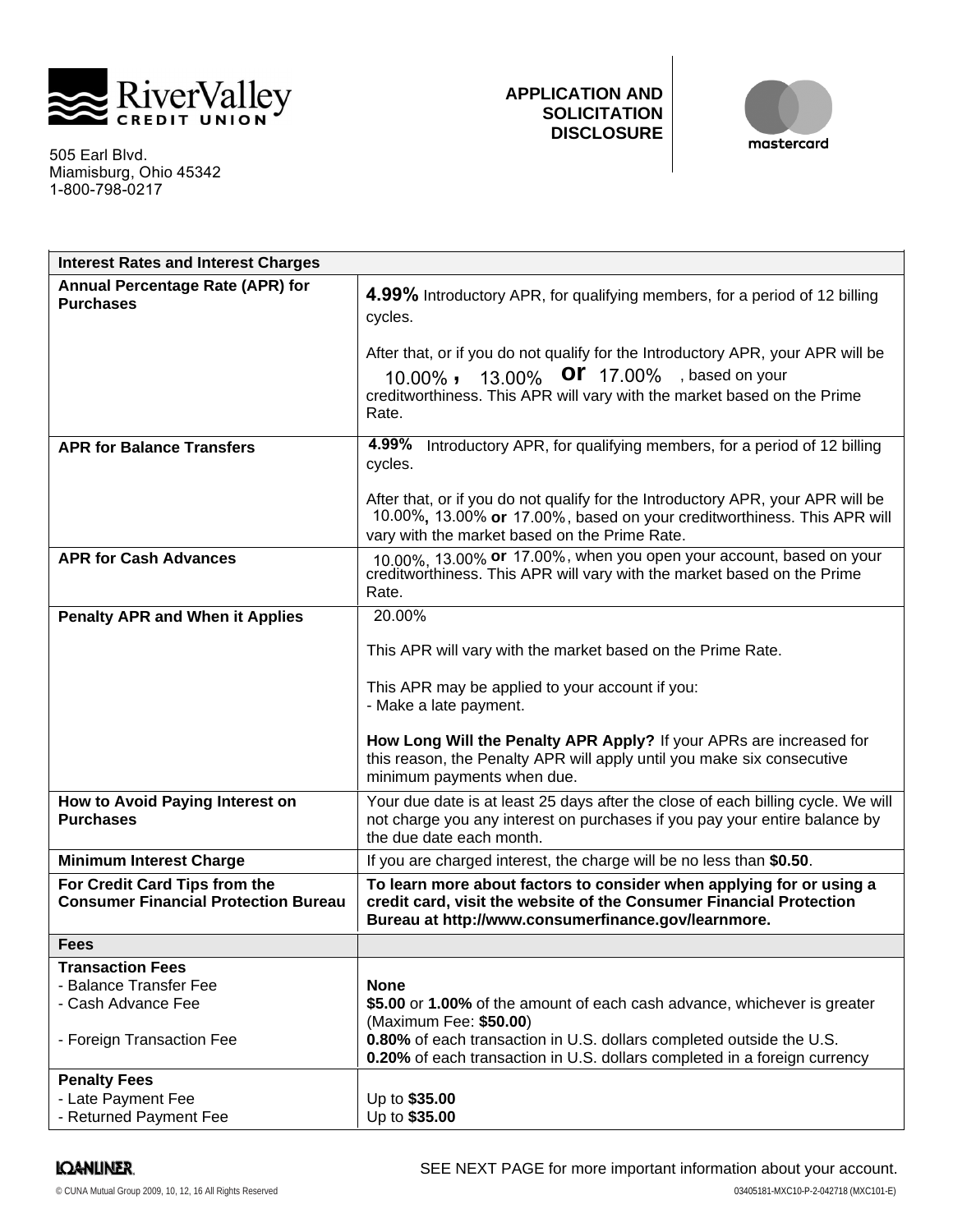# **How We Will Calculate Your Balance:**

We use a method called "average daily balance (excluding new purchases) (including new balance transfers and cash advances)."

## **Promotional Period for Introductory APR:**

The Introductory APR for purchases and balance transfers will apply to transactions posted to your account during the first three months following the opening of your account. Any existing balances on River Valley Credit Union, Inc. loan or credit card accounts are not eligible for the Introductory APR for balance transfers.

## **Loss of Introductory APR:**

We may end your Introductory APR for purchases and balance transfers and apply the Penalty APR if you are 60 days late in making a payment.

## **Application of Penalty APR:**

Your APR may be increased to the disclosed Penalty APR if you are 60 days late in making a payment.

#### **Minimum Interest Charge:**

The minimum interest charge will be charged on any dollar amount.

#### **Effective Date:**

The information about the costs of the card described in this application is accurate as of: May 4, 2020This information may have changed after that date. To find out what may have changed, contact the Credit Union.

**For California Borrowers, the Mastercard is a secured credit card. Credit extended under this credit card account is secured by various personal property and money including, but not limited to: (a) any goods you purchase with this account, (b) any shares you specifically pledge as collateral for this account on a separate Pledge of Shares, (c) all shares you have in any individual or joint account with the Credit Union excluding shares in an Individual Retirement Account or in any other account that would lose special tax treatment under state or federal law, and (d) collateral securing other loans you have with the Credit Union excluding dwellings. Notwithstanding the foregoing, you acknowledge and agree that during any periods when you are a covered borrower under the Military Lending Act your credit card will be secured by any specific Pledge of Shares you grant us but will not be secured by all shares you have in any individual or joint account with the Credit Union. For clarity, you will not be deemed a covered borrower if: (i) you establish your credit card account when you are not a covered borrower; or (ii) you cease to be a covered borrower.**

## **Other Fees & Disclosures:**

## Late Payment Fee:

\$25.00 or the amount of the required minimum payment, whichever is less, if you are three or more days late in making a payment. In the event you fail to make a payment on time in any of the six billing cycles following the initial violation, you will be charged \$35.00 or the amount of the required minimum payment, whichever is less.

#### Cash Advance Fee (Finance Charge):

\$5.00 or 1.00% of the amount of each cash advance, whichever is greater, however, the fee will never exceed \$50.00.

#### Returned Payment Fee:

\$25.00 or the amount of the required minimum payment, whichever is less. In the event a payment is returned in the same or in any of the six billing cycles following the initial violation, you will be charged \$35.00 or the amount of the required minimum payment, whichever is less.

## Returned Convenience Check Fee:

\$25.00 or the amount of the returned convenience check, whichever is less.

Pay-by-Phone Fee: \$10.00.

Rush Fee: \$20.00.